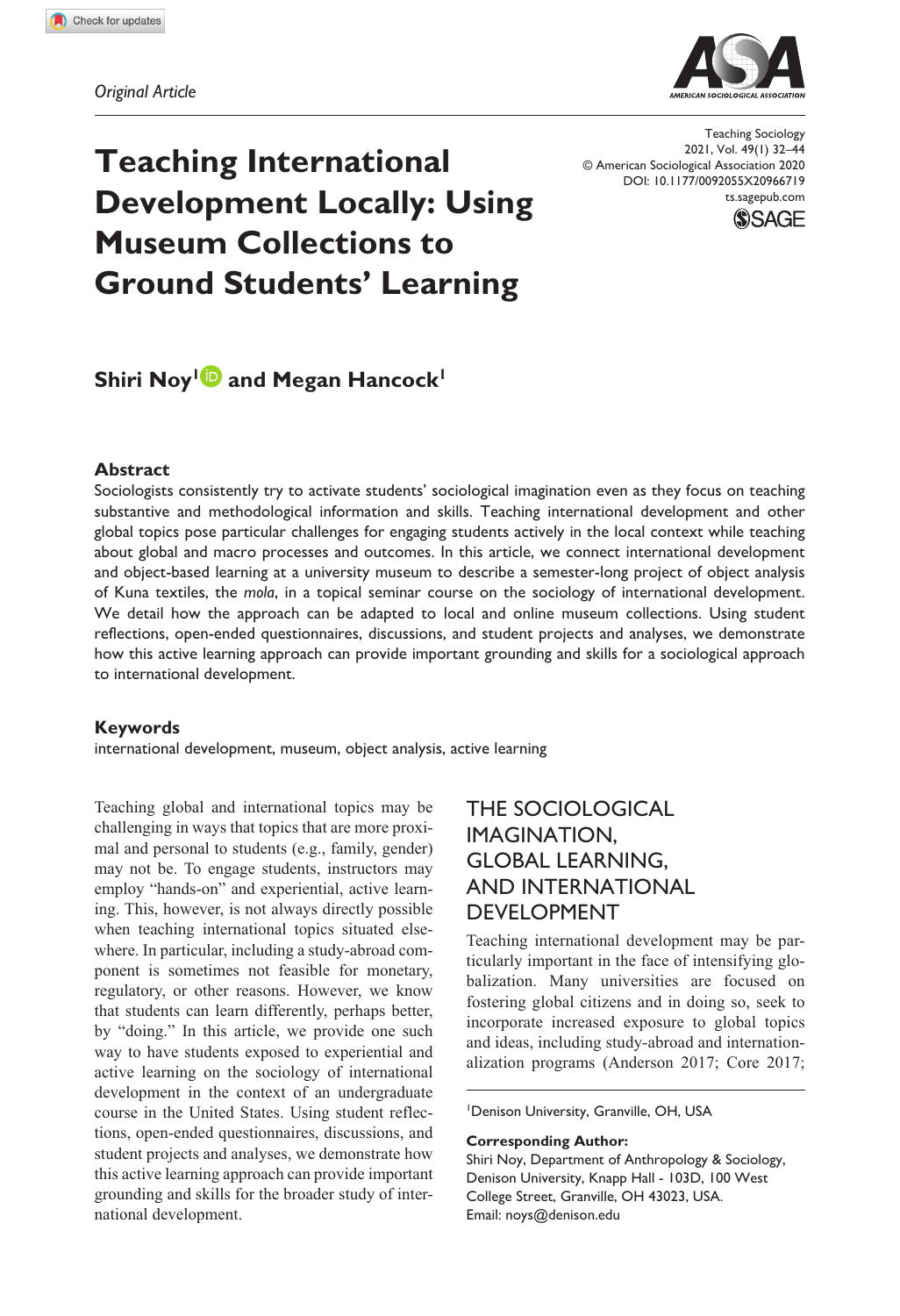Dallinger 2017). However, studying abroad is not always possible, does not spontaneously create global citizens, and is an opportunity only available to a minority of undergraduate students nationally (Baldassar and McKenzie 2016). It remains important, still, to internationalize the sociological curriculum because this not only has disciplinary benefits but also prepares students for the more globalized world they encounter, including in higher education (Sohoni and Petrovic 2010).

In this article, we describe the use of museum artifacts in a midlevel (200-level) sociological course on international development that introduces students to foundational theoretical approaches to the study of international development. In introducing the course, the instructor emphasized that the goal was to have students learn about international development and in doing so, consider and compare the various existing approaches to the topic. In particular, the course is framed as seeking to examine what "makes a developed country" at the national level to what "makes a good life" at the individual level, moving across the units of analysis of country, community, and individual as well as other social units in between (e.g., families, cities) to consider what development looks like.

Using a case study of the Kuna people to ground students' understanding served several goals: First, it introduced important substantive information about an indigenous group in Latin America; second, it provided an anchor for broader discussion of classic theories of development—for example, how would Wallerstein categorize the Kuna and Panama in the context of world-systems theory? Third, it allowed the instructor to introduce subaltern and indigenous perspectives from the global South to challenge and engage dominant development narratives. The course requires students to put foundational theories in conversation with readings and understandings of indigenous cosmologies, colonialism, and Kuna society (e.g., course readings included Fenelon 2015; Fortis 2013; Mahoney 2010; Scott 1998; Sherzer 1994). Fourth, the artifacts or objects, in our case *molakana*—blouses made by Kuna women—became vehicles for teaching international development, providing students physical objects (and visits to the museum outside the regular classroom) to handle in considering international development. In this way, the *molakana* allow students to make connections between the micro and macro and apply their sociological imagination, a core component of sociological teaching (Noy 2014).

We accomplished this via "object-based learning," a pedagogical approach that focuses on the interaction with material culture to enhance critical thinking and the acquisition of key skills (Hannan, Duhs, and Chatterjee 2016). A key benefit of this approach is that although it begins with concrete formal analysis (e.g., colors, shapes), it progresses over iterations that encourage deeper, more abstract analysis (e.g., of designs and themes and in our case, relationship to concepts and course readings on theories of development). This progression directly empowers students, breaking down barriers to an often intimidating scholarly process (Kador, Chatterjee, and Hannan 2017). Through this, students can achieve several goals: objectbased learning can underscore how material culture can help students understand abstract ideas, including about international contexts; enhance student engagement with the course material; and allow students to learn important formal analysis skills and ground their understandings in empirical research and evidence. In conjunction with a larger research project, as in this course, object analysis provides an opportunity at active learning: where students are not only reading sociology but doing it (Holtzman 2005; Strangfeld 2013) and applying readings to research and analysis—in this case, museum objects.

## Applying Theoretical and Conceptual Information Via Object Analysis

### *Utilizing the University Museum to Teach Sociology: The Value of Handson, Small-Scale Learning Activities*

Research on the scholarship of teaching and learning has consistently noted that small-scale activities can deepen and broaden learning. Primary sources, cultural artifacts, and objects may be particularly useful in grounding student learning (Carini 2009). This might be especially important in instances of global learning (Custer and Tuominen 2017). Visual sociology offers some important insights: images and tactile representations may help students create connections between concepts in course material. Furthermore, a more active approach may encourage participation (Whitley 2013).

Museum collections and exhibitions can then help render topics tangible and help teach students about material culture (Kreps 2015). Academic and other museums have been sources for education, including higher education, for decades. However, "concern for how learning in the art museum can leverage learning outside of the museum (what we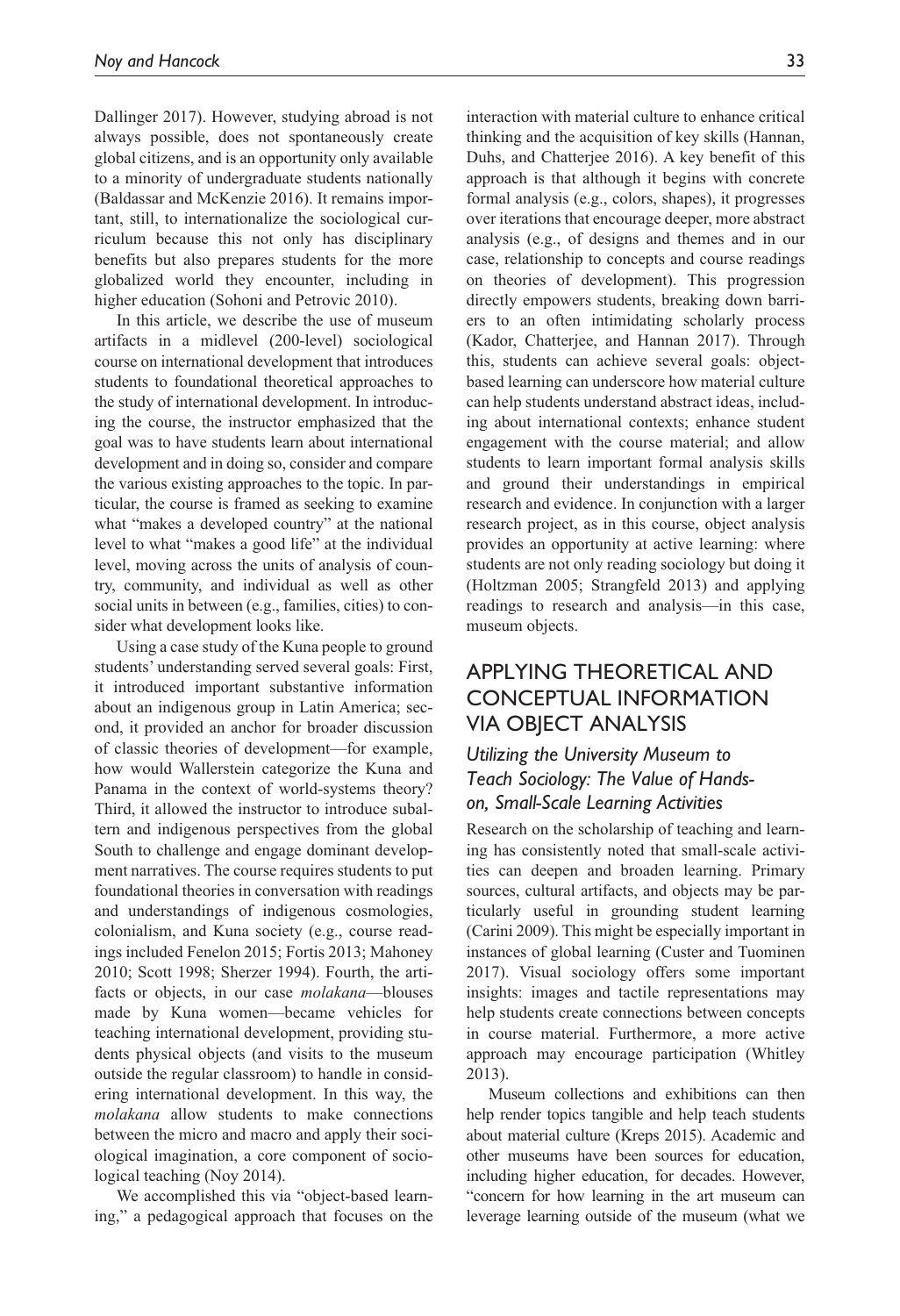refer to as learning through the museum) is a more recent consideration taken up by museum directors, curators, university teaching and learning centers and individual faculty members" (Milkova and Volk 2014:29). Engaging with museum collections allows for "high road transfer," which is the application of knowledge or learning dispositions used in one domain to solve problems in a different area (Salomon and Perkins 1989).

In this article, we describe a project where students completed several museum visits and learned to analyze, synthesize, and evaluate ideas cooperatively as a group, in pairs, and individually via worksheets, culminating in a research-based final paper relating course themes to analysis of *molakana*. In doing so, the instructor worked with a curator at the museum (the first and second authors of this study, respectively) to design engaging activities with the objects and worksheets and provide technical information (e.g., the sewing techniques of applique and reverse applique) by which students could conduct formal analyses of the *mola*. Students were also asked to connect readings and theories to their analyses. Through this deep engagement with the objects, students were able to slow down for close looking, including formal analysis, but also grow their observation skills (Milkova et al. 2013).

This course, and the project described here, allowed students to go from consumers of knowledge to producers by breaking boundaries in and outside the museum. Students were taught concepts that allowed them to construct meaning from objects and make connections back to course readings, theories, and discussions. Museum objects can be used as data and evidence rather than only as illustrations and examples. As such, they provide an opportunity to teach students research skills via object analysis (Marcketti and Gordon 2019). The instructor discussed the specific learning goals of the course with the curator, and together they identified appropriate objects within the museum collection, then developed targeted, hands-on exercises that employed high road transfer techniques to yield novel and compelling student experiences and achieve course goals.

#### *The Kuna and* Molakana

Students not only engaged extensively with broad sociological approaches to international development in the course but also read about indigenous people, the Latin American context, the Kuna, and *molakana*. The Kuna are an indigenous group, descendants of an ethnic group in the western Colombian Darien, the majority of whom by the mid-1800s had migrated to the San Blas Islands, now known as Kuna Yala, which are located along Panama's Caribbean coast (Wickstrom 2003). The 1925 Kuna revolution was instrumental in allowing the Kuna to continue to live in an autonomous territory with their own leadership (Marks 2014). Traditional Kuna institutions persist in the Kuna Yala, which has resisted extensive nonindigenous development, maintaining chief leadership, intervillage government, and general congresses among communities (Wickstrom 2003). In the context of the course, our focus on the Kuna had the additional benefit of decentering methodological nationalism (Hammer 2018) and bringing into sharp relief issues of colonialism, nationalism, indigeneity, resistance, trade, and other central international development themes. In addition, many indigenous traditions persist, among them the making of *molakana* by Kuna women, a skill passed down generations of girls.

The *mola* is a women's blouse made by the Kuna women of Panama and can be considered an art form and economic resource as well as a form of clothing (Margiotti 2013). A *mola* is displayed in Figure 1. The *mola* blouse has evolved over time: changing from a long tunic to a blouse that currently covers the torso with twin rectangular panels, one in front and one in the back. Kuna adult women are constantly engaged in making *molakana* in between daily chores, and these are made in the home and by hand and is a way to enjoy the company of kinswomen (Margiotti 2013, Marks 2014). Some suggest that *molakana* have their roots in bodypainting and that *molakana* developed as a result of trade and commercial relations that allowed for the purchasing of fabrics as well as thread, needles, and scissors (Fortis 2013; Marks 2016). The *mola* then provides an entrée to discuss issues not just of commerce and trade but also indigeneity, culture, gender, intergenerational relations, and identity, among other development-related themes.

The museum has holdings of other Kuna items, including *nuchukana*, Kuna ritual wooden sculptures that cure and protect people and households against malevolent spirits (Fortis 2013), as well as canoes and several other types of artifacts. However, *molakana* were chosen for several reasons by the instructor after several visits to the museum, extensive readings, and conversations with the curator. First, the *mola*s can be seen as "cultural repositories of meaning" (Marks 2015:155) for the Kuna. Although some of their meanings may not be clear to non-Kuna people (and indeed, some meanings are only legible to some people, e.g., chiefs within the community), the designs may be indicative of cosmology, whereas others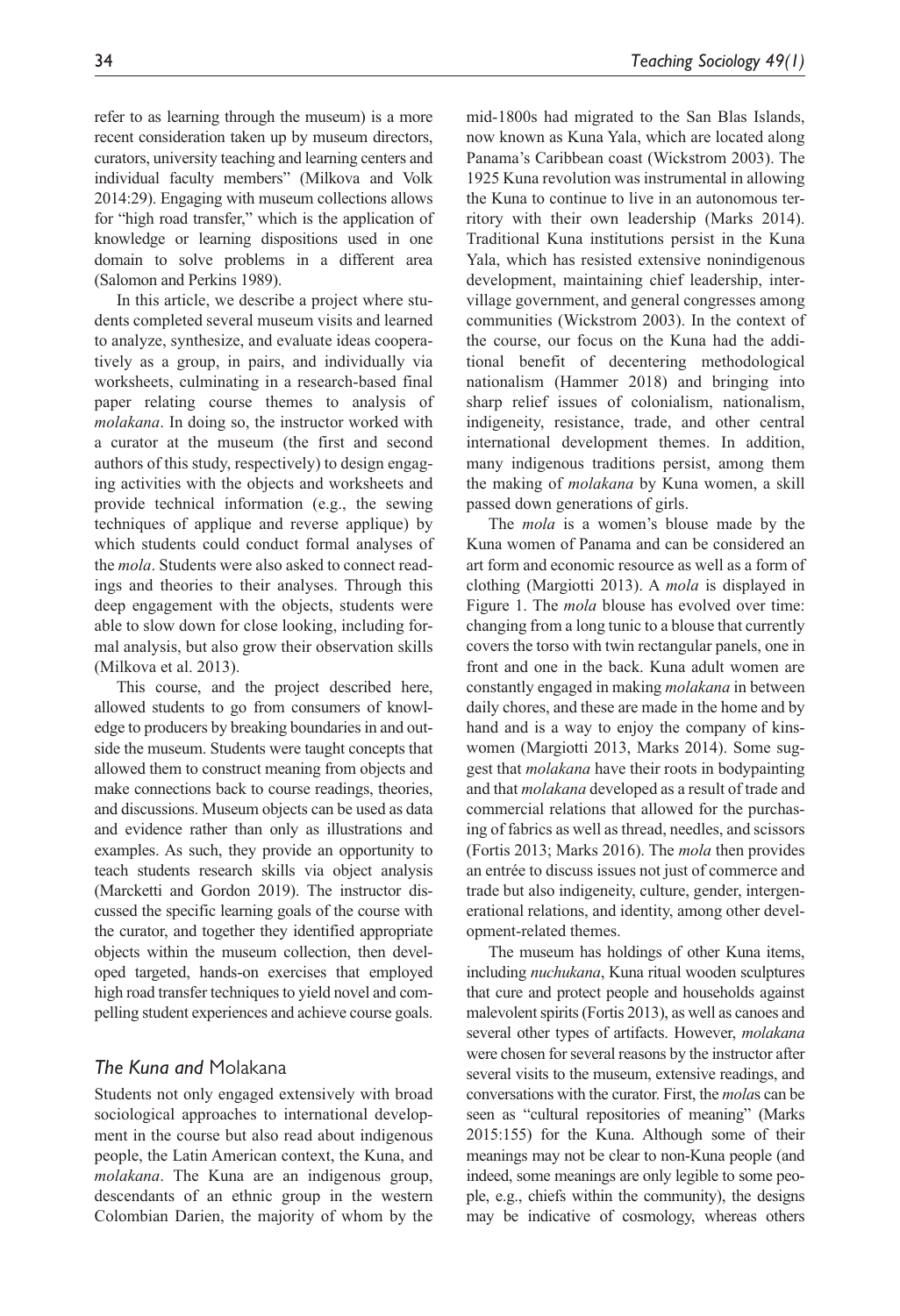

**Figure 1.** Image of a *mola*, DUXX.113. Image courtesy of the Denison Museum.

contain brand names or political messages, and many relate to the local environment, including the natural world and daily life (Marks 2015). Second, the blouses highlight women's work, gender, and family dynamics, including the intergenerational transmission of the craft, centering often marginalized experiences in discussions of development. Third, because this is a midlevel course over a single semester, using only one type of artifact allowed more depth of analysis and engagement as well as background reading than introducing several types of objects. That is, this was a contained approach and allowed an in-depth dive into *molakana.* Fourth, the status of *molakana* as a central income-generating craft for Kuna women since the 1960s (Marks 2015) allows for discussions of trade, tourism, Western influence, and economic development in ways that allow students to critically engage with and consider different understandings of international development. We supplemented analysis of the *molakana* with historical photographs of Kuna life to contextualize life in the Kuna Yala.

#### *An Overview of the Project and Course*

The project was part of a seminar-style course at the 200 (mid) level, within a joint department of Anthropology and Sociology at a small liberal arts college, limited to 24 students with no prerequisites.

The course is cross-listed with Latin American and Caribbean studies and was designed to provide students both conceptual and substantive information about the sociology of international development, focusing on introducing them to foundational and classic approaches as well as debates in the field, with a focus on the Latin American experience. The class visited the Denison Museum, a teaching museum at the university with a focus on helping faculty and students integrate objects of historical, cultural, and artistic value into their academic curriculum. The Denison Museum Collection includes cultural heritage, historical, scientific, and artistic objects. The museum has 100 class visits annually from all divisions of the university.

This study draws on data from a dozen students enrolled in the course in fall 2019 who completed worksheets over four visits and further worked in small groups of two or three (students also had the option to work individually) to write a research proposal and conduct a research project that resulted in a paper and presentation. More information and specifics of course materials are available from the corresponding author on request. The course took a scaffolding approach to teaching students about how to analyze both the *molakana* (this is the plural form of *mola*, although *molas* is also used, described in detail in the following section)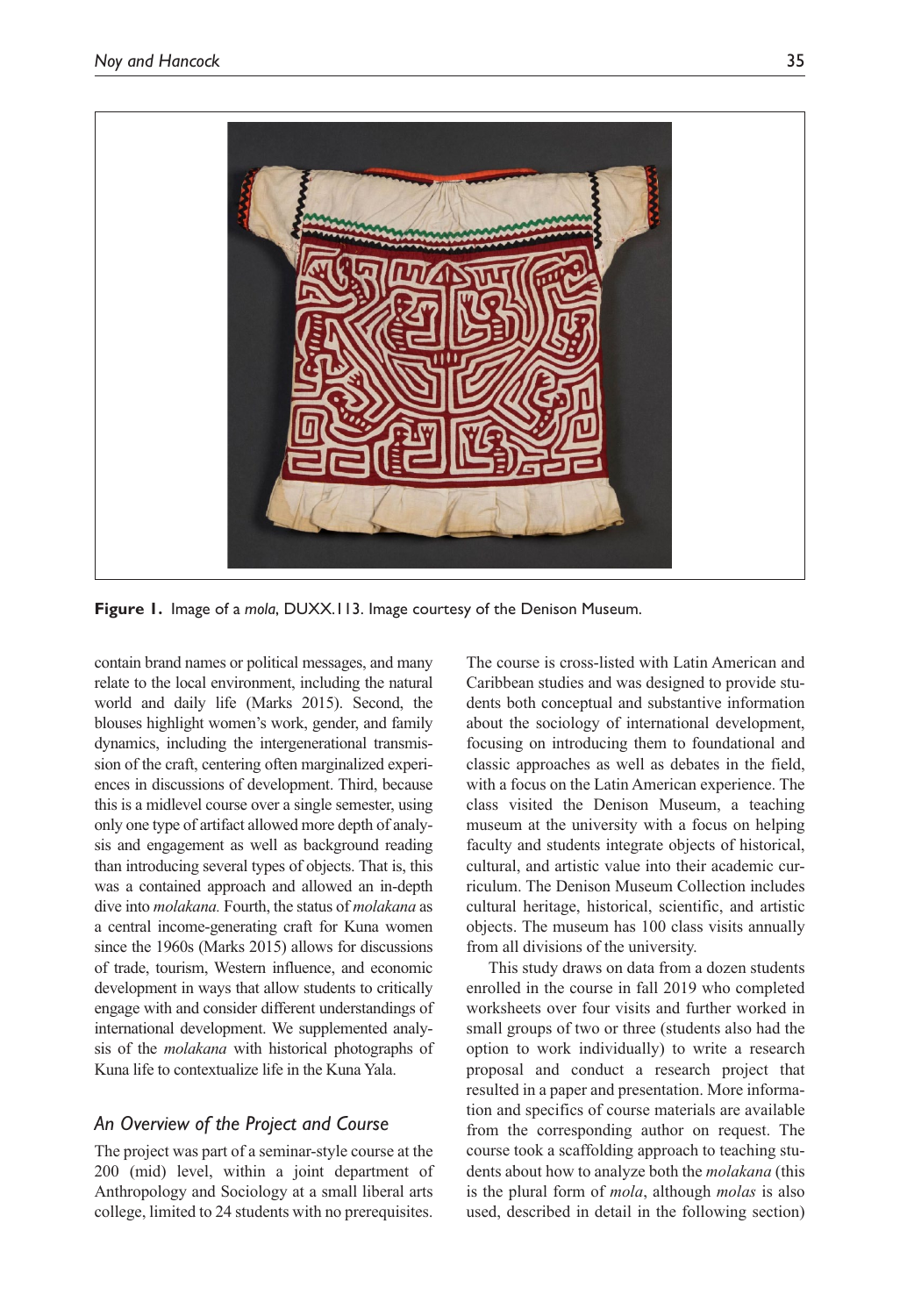and photographs at the museum over the four visits. This was achieved through sustained engagement with the objects in multiple museum sessions that were conceptualized, developed, and taught collaboratively by the faculty and museum staff.

This decision-making process that settled on the *molakana* and photos for this course and the number of visits involved extensive communication between the instructor and curator as the instructor designed the course. The instructor was not a Kuna expert prior to the start of the course but was interested in interfacing with the university's museum after hearing about the Kuna collection and Latin American related holdings. Following several museum visits and conversations with the curator, the instructor read several books and numerous articles on the Kuna to figure out which artifacts might be most appropriate and a best fit with course themes and goals. Therefore, and as we discuss at the end of the article, our approach can be adapted in a myriad of ways across sociological topics and courses (e.g., gender, religion, culture, race and ethnicity, etc.) and with a variety of artifacts (e.g., textiles, clothing, paintings, stoneware, etc.) but requires investment by the instructor, preferably in conversation with a curator when possible, to adapt the approach and the chosen collection given course topic and goals.

During the course, students visited the museum four times to analyze *molakana* and photographs, and each time, students interacted with the objects differently and completed a different worksheet. First, as a class, we all analyzed a few *molakana*. A second assignment had each student pick and analyze a *mola* individually. During the third visit, students were paired and took turns, standing back to back, the first student drawing the *mola* based only on the second student's description. During the fourth visit, students examined photographs of the Kuna donated to the museum, largely from the 1970s and 1980s. These visits began about three weeks after the start of the semester; students had read and discussed broad themes of development and also received some background on the Kuna and *molakana* both in readings and during regular class meetings. The visits to the museum were structured a week or more apart so that students could receive feedback on their worksheets before the next visit and continue to read about the Kuna and development and so we could process the experience of analyzing the museum artifacts individually and as a group.

After repeated interaction with many of the *molakana* during these structured class visits, the students visited the museum again to select three artifacts (at least two *molakana* and either a third *mola* or a photograph) and were assigned to write a research proposal with an argument about development using class sources, 10 additional peerreviewed sources from outside the class, and the three artifacts. In the proposal, students were required to include a detailed formal and descriptive analysis as well as an annotated bibliography of their selected sources. The final paper and presentation integrated feedback from the proposal phase to allow students to make a unique argument about development, scaffolding student learning. Project topics ranged from a focus on work and leisure in the context of Kuna life situated in understandings of development to a focus on Kuna political resistance in historical perspective. Through extended reflection in class and while writing and conducting research, students were able to transfer the readings and discussions in the classroom back to the objects for interpretation and evaluation and draw informed conclusions for the

final project. We provide additional details on each worksheet and the final projects in the section on student learning, describing them together with student responses, impressions, and outcomes to provide a fuller picture of the project.

#### DATA AND METHODS

Our data come from several sources. First, we draw from notes on course discussions about museum visits. Second, we asked students to answer open-ended questions about their experiences in the museum and the course in questionnaires distributed in the beginning, middle, and end of the course; although some questions were repeated, others were not. For example, the first questionnaire asked students to discuss their previous experiences and understandings of international development and their expectations of the course and the museum visits, whereas others focused on their experiences. At each point, we asked students how they would define international development and whether and how the museum visits and reading about the Kuna had helped them process the theoretical approaches and materials we discussed. At the midpoint, students reflected on the first two visits, whereas in the final questionnaire responses they incorporated insights from the third and fourth museum visits and worksheets. Finally, we rely not only on student perceptions of their learning but also draw from examples of students' work and class discussions—that is, evidence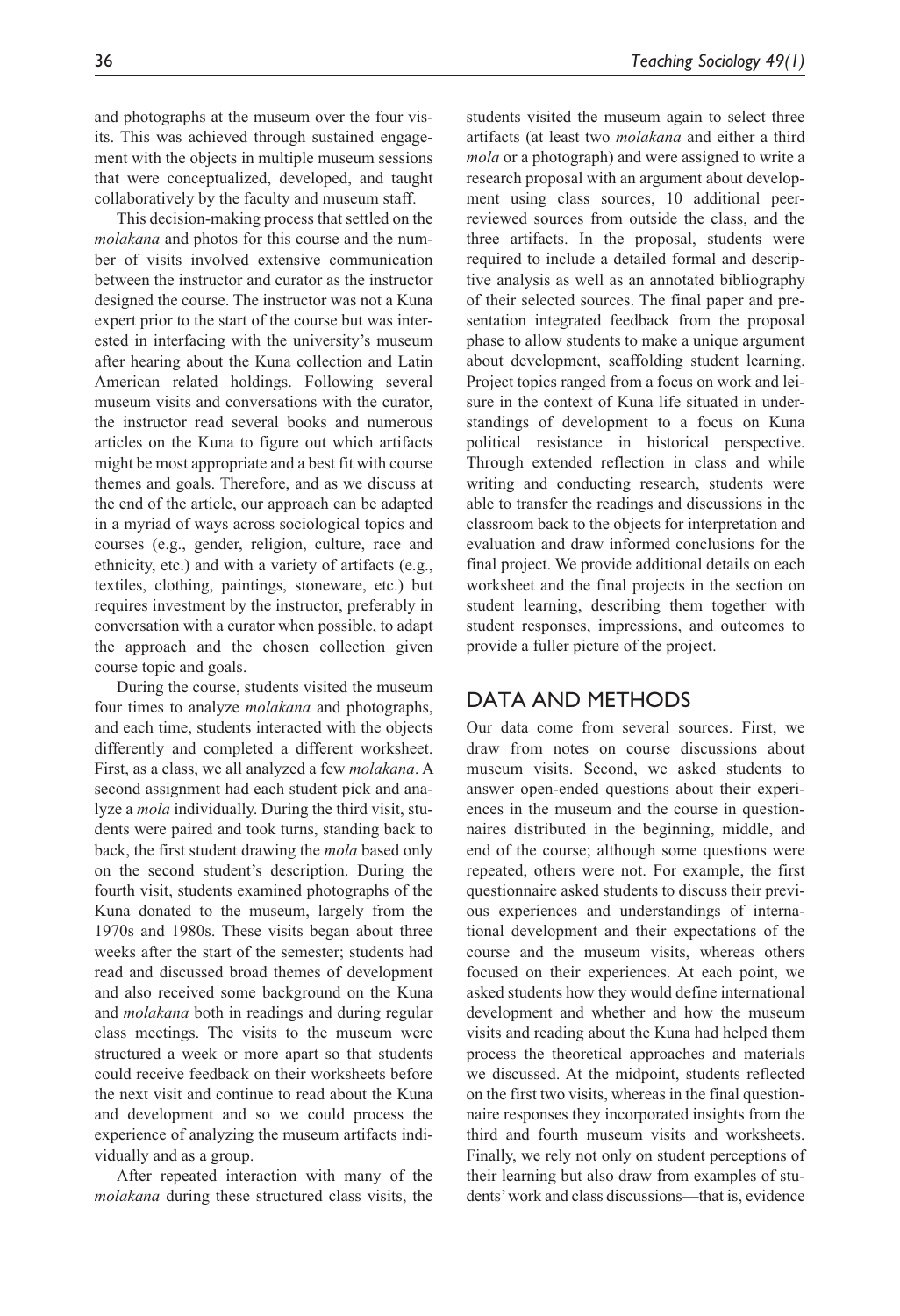of learning beyond students' own perceptions of such. The data were then analyzed thematically to discern patterns in students' approaches to the material and the utility of museum visits and exercises to their learning of international development. In the following, we detail the themes that emerged.

The university's Institutional Review Board approved this research, and students were informed that they would remain anonymous in discussion of research results. Students were also notified that the instructor would observe their museum visits and take notes on discussions involving the museum visits and their projects involving the artifacts as well as draw from their work in analyzing the utility of this project to their learning about international development. Taken together, these qualitative data, collected over the course of the class, provide evidence of the effectiveness of using museum objects to ground students' understanding of complex theoretical and substantive knowledge of international development, both based on students' own accounts and their work and as assessed by the instructor.

## Student Learning and Outcomes: Process, Emergent Themes, and Evidence of Effectiveness

#### *Expectations and Previous Understandings of International Development*

In the first questionnaire, students were asked about their previous coursework in international development. Most students indicated that they had not taken coursework related to international development, although some students mentioned that they had briefly encountered the concept. For example, one student indicated that it was mentioned in an introductory anthropology and sociology course. Another student indicated they had encountered international development in the context of an economics class. This suggests that this course was most students' first encounter with international development. The instructor also asked students what they expected of our visits to the museum. At this point in the course, we had reviewed the syllabus, and students were aware that their primary project would be an analysis of Kuna *molakana.* We were interested in gauging students' expectations, partly to compare those to their experiences at the end of the course. Many

students expressed uncertainty or wariness about the museum visits. One student reported, "I'm not really a still art person, so it will take some effort to effectively appreciate the art and its significance," whereas another noted, "I expect it to be like any other museum, a large area filled with exhibits. I feel like it's going to get boring after a while"; several reported they were unsure what to expect.

However, some of the students expected the visits to the museum to be illuminating. One student noted, "[I expect] this experience to be eye-opening to the underlying cultural aspects of the Kuna people," whereas another wrote, "we're actually going to look at something we've read about, literally bringing it to life. It's just more fulfilling to see it in person, color, texture, authenticity." A third noted: "I find it interesting to see actual pieces of history from different cultures," whereas another expected "aha moments." Overall, this suggests that students had mixed expectations, and although some of them seemed eager to connect the museum visits to course material and international development, they were more compelled by the physicality of the objects, and most were unsure and uncertain.

#### *Experiences at the Museums: Visits and Worksheets*

At the museum, students completed four different worksheets and analyses that were developed by the course instructor together with a curator, and visits were co-led by the curator and instructor. During the first visit, the curator discussed the role of the museum as a teaching museum and explained how we came to have the *molakana* (who they were donated by, what information we had about them) and shared primary resources and accounts written by some of the donors of the artifacts. In this way, the introduction served to give students some background information about the museum and distinguished it as a different kind of place than the standard classroom in which the course met, with the projector, whiteboard, chairs, and tables (although at the museum, students could use stools as needed to sit next to the artifacts). Further demarcating this as a different kind of learning space were instructions to store all personal items in a locker (with locks), and students were instructed to wear provided disposable gloves and only allowed to take in clipboards with pads of paper and their worksheets to make notes in pencil to avoid staining artifacts accidentally.

The first worksheet involved all students analyzing the same few *molakana*. First, the whole class looked at the same *mola*, with the curator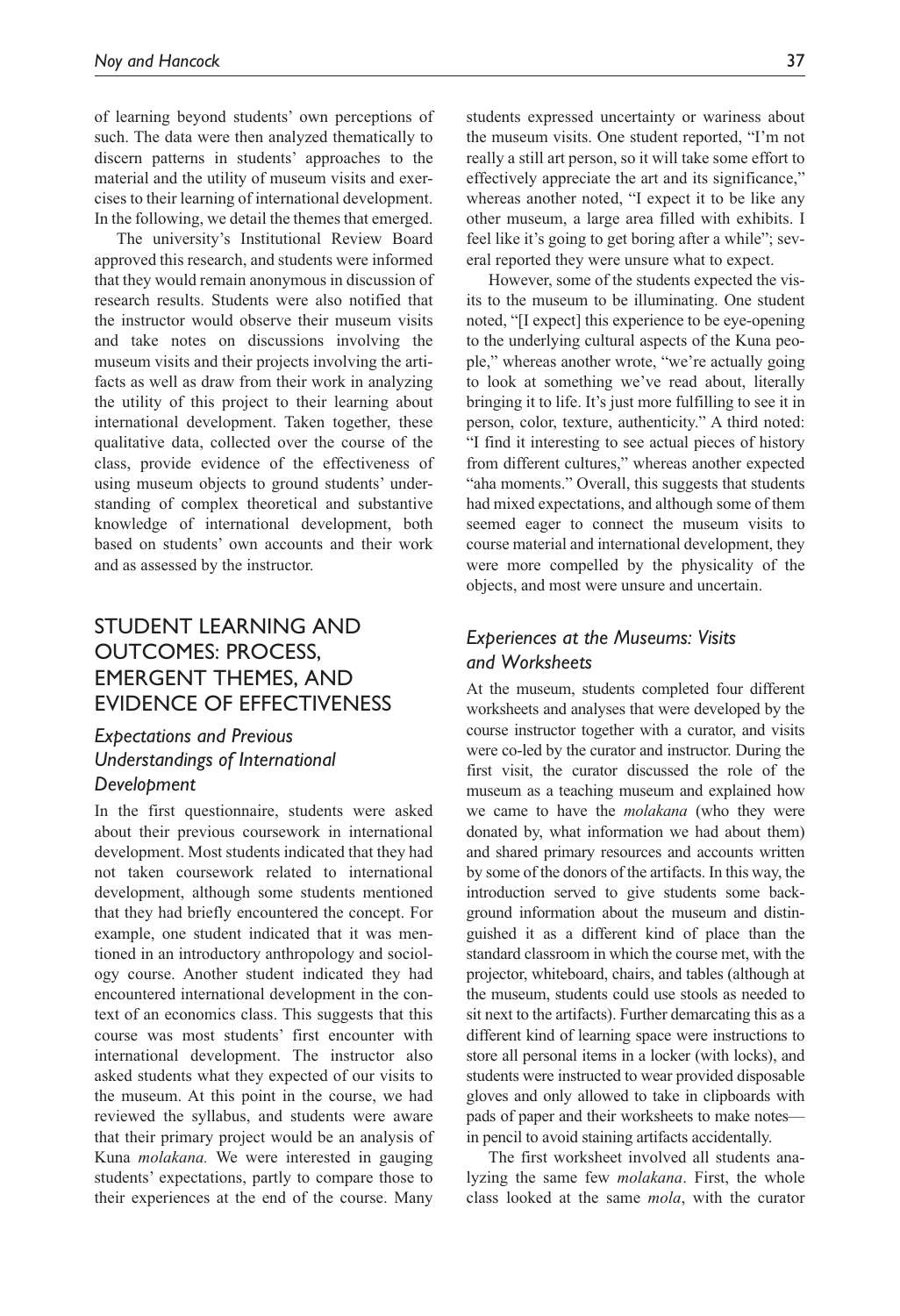explaining how to use the language of formal properties to analyze the *mola.* We all collected around the table with the *molakana* and discussed it together, touching it (wearing gloves) to examine texture and layers. This formal analysis language was also included in the worksheet: color, line, shape, texture, and space. We discussed the use of space, noting that a unique feature of *molakana* was that there was very little empty space, particularly as contrasted with the students' own clothing, which often featured blank space and a central logo. To connect this first introductory visit to course content beyond *mola*-making techniques, the instructor asked students to reflect on the theme and topic of the design, following their reading of the section "On Intellectual Craftsmanship" of C. Wright Mills ([1959] 2000) *The Sociological Imagination* earlier in the course. In it, Mills ([1959] 2000) notes that a topic is a subject, whereas a theme is an idea, and the students were asked to think about how the subject or topic displayed in the *molakana* related to themes of development, gender, and other ideas discussed in the course. During this first visit, we focused on formal analysis and a group "close look" with discussion, including sewing techniques that are particular to the *mola.*

Students noted that the panels were filled edge to edge and had bright colors, layering, and textures. The worksheet asked students what a *mola* is, who makes a *mola*, and how a *mola* is made. Students were also asked about the craftsmanship of the *mola*: the use of sewing techniques such as applique, reverse applique, embroidery, and so on. Specifically, in this first worksheet, we included questions about who and how *molakana* are made, a detailed description of technical aspects (e.g., embroidery, fillers), and asked students to describe what we could learn about the maker and what questions they had for the maker of the object. To accomplish this, during each visit, we had an excerpt from Marks's (2016) work on *mola* sewing techniques and terms available to all students on tables where the objects were displayed. An example of a technique used in *mola* making that we expected students to identify and reference in their projects is *bisu-bisu*, an overall geometric maze or pattern filling a large part of the *mola* with sharp changes to angle, a snake-like or labyrinth pattern, which is central to the design in Figure 1.

The second visit involved having more than 20 *molakana* laid out in the observation room on tables several feet apart from one another (each table contained two to four *molakana* side by side). Students were each asked to sketch their chosen *mola* and, once again, provide a formal analysis. This accomplished the goal of allowing students to not only analyze a single *mola* but also, when selecting their *mola* of choice, view many of the *molakana* available at the museum. This was important for exposing students to the variety in the collection as they began thinking about their final research projects. Furthermore, students were encouraged to chat with the curator and the instructor, who circulated as students sketched and worked on their worksheets, during visits as they thought about the topic of their final project.

During this second visit, the goal was to have students deepen their thinking not just about the techniques used to make the *mola* as well as the materials (underscoring the materiality of the object) but also the design, scaffolding their learning. For example, in this worksheet, we asked students about whether there was a narrative and what any particular objects, shapes, or figures featured communicated. Students were also asked to think about development and tradition (key concepts in many international development theories) based on the *mola* they examined, elaborating using specific examples. In this assignment and in class discussion, students clearly thought critically and carefully about the *mola* and were able to connect it to theoretical and conceptual ideas discussed in class but also substantive knowledge. The students were asked to write a short essay at the end of this second worksheet. The prompt was: "Drawing on class readings (this can be one or more), what can we learn about development and tradition based on the molas you've examined today? Be specific and elaborate, be sure to define development and tradition and cite the source." Students noted that although some *molakana* featured nontraditional Kuna motifs, for example, Christian themes, they were done in a traditional style and often involved other figures and objects that were traditionally Kuna. In this way, students critically reflected on and challenged linear understandings of international development that pit tradition and modernity on opposite poles of one-dimensional axis, particularly that identified by classic modernization theory, which they had read about (Rostow 1990).

The third visit pushed students to consider some of the same issues but also asked students to think about how to verbally describe the *molakana* carefully to others, which would become important in writing about these objects for their final projects. This was particularly important because during the first and second visits, students varied in the depth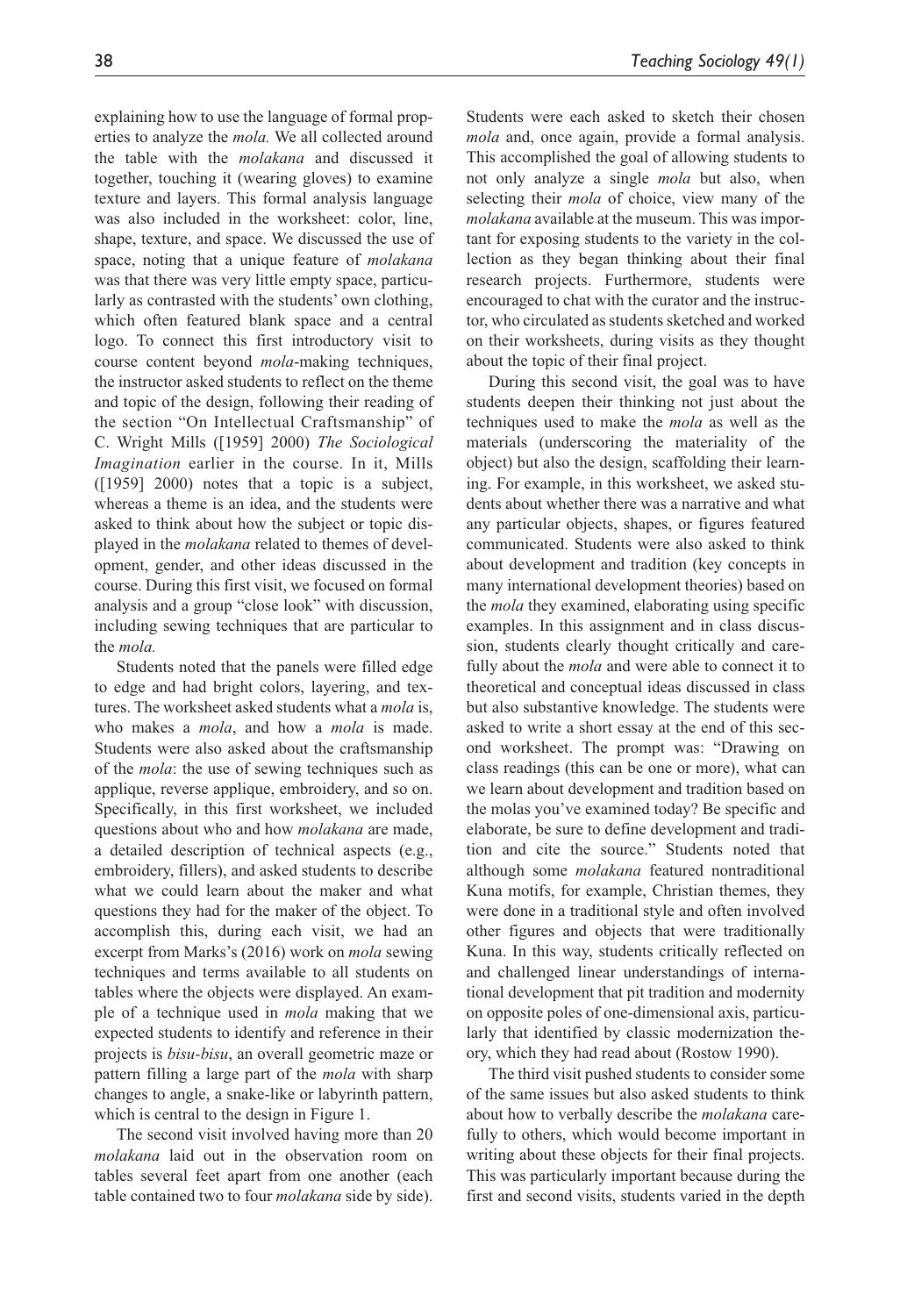and detail of their formal analysis, and it was an important goal of the course that students understand that these objects were data, which required visual literacy via detailed and careful attention. This was also discussed and reinforced in the regular class periods, that is, outside the museum visits. To accomplish this, during this third visit, students were asked to get into pairs prior to entering the exhibition area, where the first student led the second, who kept his or her eyes closed, into the observation area.

Then, each pair positioned next to a *mola*, chosen by the first student from a variety of *mola*s on display, organized by the curator. Then, the second student in the pair was asked to sketch the *mola* with a catch: they stood back to back with the first student, who was the one facing the *mola* and describing it to the second student. After about 10 minutes, the first student covered his or her eyes and was led to another *mola* by the second, and the process was repeated. We then spent some time discussing, as a class, whether students found this challenging, and each student went to the *mola* they had sketched first without seeing it and filled in details. The rest of the worksheet asked students to compare and contrast the two *mola*.

We encouraged students to examine not only color, texture, and design but also age, whether the *mola* appeared worn or not, level of detail, and so on. Finally, students were asked to think about similarities between the two *molakana* in relation to development-related themes, with instructions for them to think broadly but use specific examples from the *molakana*. This assignment was particularly effective because it underscored for students the importance of rich and deep description so that someone could make sense of the *mola* without seeing it and also how much description and analysis was needed to accurately convey the contents of a *mola*. Furthermore, students were asked to connect themes across two different *molakana*, which foreshadowed the work they were required to do in their final projects. Specifically, we asked: "What can some differences between the *molakana* tell us about tradition, modernity, and development among the Kuna? Use at least TWO specific examples from the *molakana* you examined today." Focuses ranged quite a bit in this worksheet; for example, some students noted similarity in whether there was a central figure or of themes, for example, depictions of nature, connecting it to traditional ideas of economic development as associated with infrastructure as compared with traditional subsistence-reliance on natural resources (Rostow

1990). Another student, for example, discussed Christian motifs (some of the *molakana* depict crosses, Jesus on the cross, Adam and Eve, and Noah's ark) displayed in traditional styles, citing readings on colonialism and indigeneity (Fortis 2013; Mahoney 2010)

Finally, during the fourth visit to the museum, students were exposed to a variety of photos of Kuna life, and each student was asked to select a photo of interest. This time, the students were guided through photographic analysis. We asked students for their first impression as well as what type of photo this was (where students could check all that applied): portrait, landscape, aerial/satellite, action, architectural, event, family, panoramic, posed, candid, documentary, selfie, and other. Students sometimes had some questions about what these meant, so as during previous visits, the instructor and curator circulated around the room, answering questions and thinking through the photo with the students. Students were once again asked to draw the photo, but in four quadrants to force attention to detail. We then asked students to list and observe the parts including people, objects, and activities (each in a separate column). Some students found difficulty with this aspect, for example, not sure if their photo displayed people playing basketball or soccer, and we discussed what other clues (how many people, the presence of a hoop, the size and location of the ball) might give us additional insight. The worksheet included additional questions about what they might infer from the photograph and, for example, what other documents could they use to help them make sense of the scene or topic. Students cited books, interviews, diaries, media reports, and other types of sources that could help them fill in the gaps in understanding the photograph. The last question in the worksheet provided the following prompt for student reflection: "How does this link back to topics or themes in class? Please provide a definition and citation for ONE concept that helps you think about the photo in terms of development!" In this way, we gave students significant leeway in thinking about the classic, foundational as well as critical approaches to development we discussed in class (including classic and cultural modernization theory, dependency and world-systems theory, the capabilities and freedoms approach, colonialism, and indigenous perspectives) and how they related to the *molakana* they analyzed.

In the last few weeks of the course, students wrote a proposal for a research paper and subsequently completed a research paper and presentation—the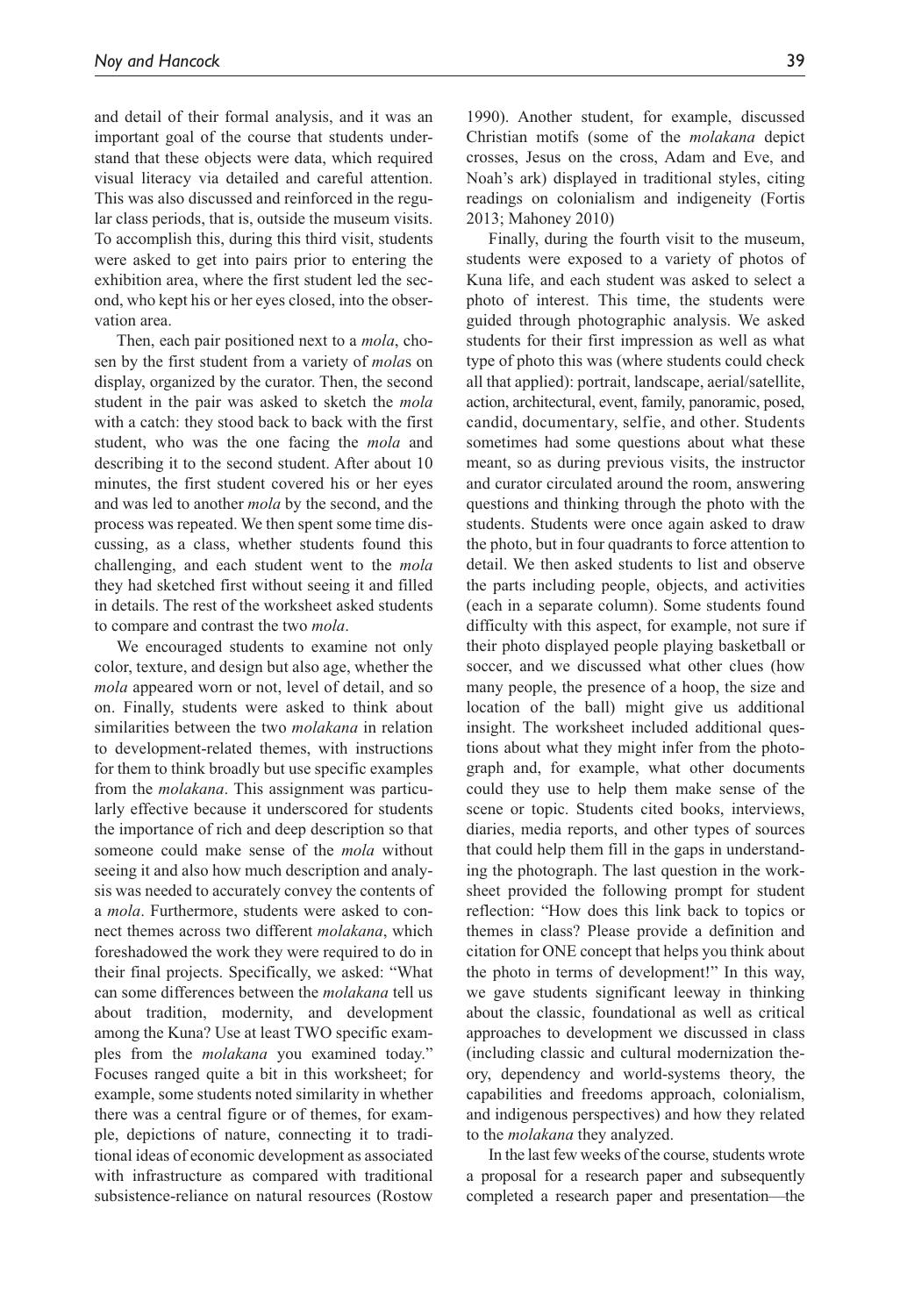latter to share findings with the rest of the class. This project could be completed alone or in groups of two or three (depending on student choice). They had to craft an argument related to development and based on a formal and thematic analysis of three artifacts (at least two *molakana* and either a third *mola* or a photograph from the museum's collection) as well as cite and review relevant literature. The topics ranged quite widely, with, for example, one group of students focusing on work and leisure, arguing that work and leisure became increasingly differentiated among the Kuna following integration into the capitalist world-system and under colonial systems, drawing on Wallerstein's (2011) work, which we covered in the course, and their own research. Their argument was supported by the analysis of a *mola* featuring a soccer player, a photo of children playing basketball, and a *mola* featuring a political council meeting. The students also thought about the process of *mola* making itself, which may be considered both work and leisure in contemporary understandings.

Another group examined political resistance among the Kuna, doing substantial research to identify the political figure in a *mola*—depicted as a chicken or rooster. They argued that both the themes and designs of *molakana*, but also *mola* making itself, reflect women's political participation and the preservation of tradition and Kuna politics as separate from national politics in Panama. Connecting it to international development, they drew not on a classic modernization approach or on world-systems theory but, rather, situated their argument in another approach covered in the course: the capabilities approach (Sen 1999). They integrated understandings of development as enhancement of freedoms, including of diverse political participation, in their project. The projects demonstrated not only analysis of the objects but also critical thinking and connections between the theoretical and conceptual understandings of development and, for example, tradition or politics, and the objects. In this way, the introduction of these objects clearly grounded these more abstract, theoretical perspectives for students and allowed them to apply them empirically.

#### *Grounding Development: Definitions and Applications*

The course and project were focused on helping students think critically about what development means across levels of analysis: drawing on readings, class discussions, worksheets, and independent research. Overall, the students showed increased mastery of the material and that analyzing the *molakana* helped them more fully understand development and varying approaches to it. Based on in-class discussion, student work, and the questionnaires, we observed progress in identifying and understanding themes in the course, student ability to define and conceptualize development, formal analysis skills, and critical thinking. From the student perspective also, the museum visits helped accomplish several goals: First, it helped them understand, using the physical artifacts and understandings of the Kuna, how to *challenge* broad and theoretical, particularly foundational, scholarly definitions of international development, demonstrating critical thinking skills and engagement with the sociology of development. Second, students noted that analyzing the *molakana* provided interaction with material culture, which in turn provided tangible insights into change and development among this society. Third, and related to the first, in challenging traditional understandings of development, students were able to activate their sociological imagination and take the perspective of the other, embracing a Kuna-centered, global South and developing world views, especially important in a U.S.-based course.

By the final questionnaire, all of the students were not only confident in providing a definition of international development but also were able to reflect on how the artifacts contributed to their understanding of development. This is compared to the second (midsemester) questionnaire, where less than half of students could clearly connect understandings of development to the artifact analysis and define development. For example, in the last questionnaire, several students noted how the Panama Canal facilitated trade and tourism, which affected the designs of the *molakana*, with a student noting the shift from geometric *molakana* to those featuring sports, political, and other themes. Another student noted, "applying them [theories] to Kuna artifacts helped strengthen my understanding of international development...and making connections [of the theories] with the artifacts." Therefore, beyond the instructor's assessment of their increased understanding via student submitted work, students themselves identified that our class engagement with the *molakana* (and photographs) helped challenge and ground theories of development. Another student noted that the Kuna are a case study of how globalization and global commerce affect *mola* making, whereas a different student noted that "by directly consulting primary sources it allows us to know how they [smaller communities] changed [as a result of development]."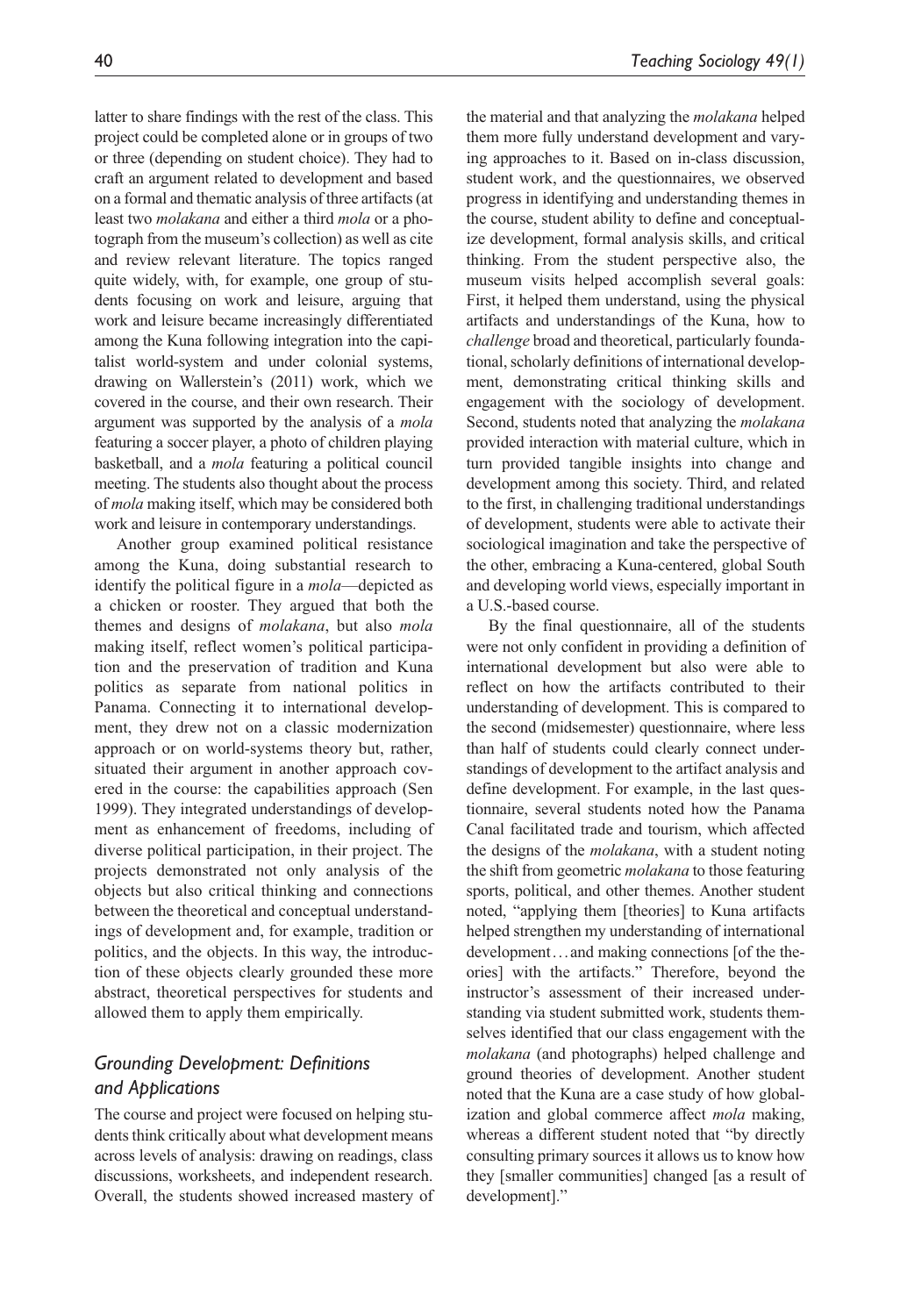Second, the physicality of the artifacts provided an important learning resource and opportunity. One student noted that applying the different theoretical approaches to Kuna society "has helped me understand how different development theories can label the Kuna 'developed' or 'underdeveloped.' The museum's artifacts are physical evidence of a society," whereas a different student noted that "learning theory is all very well and is necessary. However, theory is useless unless applied to a realworld scenario...since the Kuna express their culture through *mola*[*kana*] it is especially useful [to my understanding of international development]." Another student also pointed to the applied nature of the artifact analysis and issues of scale: "having the opportunity to examine the Kuna artifacts and their way of life I was able to understand international development on a small scale." In this way, this analysis helps bridge grand theories and narratives, national and global statistics, and localized experience via material culture, and student excitement served to increase engagement and learning.

Third, students appreciated that the artifacts highlighted perspectives from the global South, historically ignored by dominant scholarly understandings of development. As one student noted, "the examination of Kuna life and artifacts helped to give me the perspective of someone in a developing society on how development has affected them." Analyzing the artifacts and reading about the Kuna challenged traditional notions of development; as one student noted, "the theories we learned do not fit perfectly when looking at the Kuna, prompting us to think about the ways indigenous communities act against dominant notions of development."

## Adapting The Approach to other Contexts: Some **SUGGESTIONS**

Scholars suggest that many museum collections are underutilized in university settings (Marcketti and Gordon 2019) even though there are over 650 university museums in the United States (Clark 2011) and many more museums that can be utilized for educational purposes. One of the primary challenges is that many faculty members are unaware of or misperceive the types and content of collections at university museums (Marcketti and Gordon 2019). For example, museums may be viewed as the purview of fine arts rather than of use to social and natural scientists. Partly this is the result of lack of information and suggests that using museum collections may be a promising avenue for faculty, including and perhaps especially sociologists seeking to enhance classroom experiences. The approach discussed in this article may be especially useful in settings where instructors seek to engage students' global sociological imagination and promote active learning but are limited in their ability to facilitate student travel. Furthermore, having students engage with indigenous artifacts in particular can help students think critically about how museums themselves and other public educational institutions define knowledge (Trofanenko 2006).

We recommend that any faculty engagement with museum collections incorporate conversations with curators. Especially at university museums, academic curators are experienced and interested in working with faculty to utilize the collections, even among faculty beyond their institution. Most colleges and universities have collections of art or cultural objects in some form, and interesting things can often be found within individual departments or libraries. In absence of those resources, education staff at nearby institutions, be they local historical societies, municipal museums, or peer schools, are generally happy to help connect instructors with resources, even virtually. The basic framework of our approach could be applied to any number of topics, theories, and materials. For instance, for a different topic or geographical focus, other objects in the museum's collection include other Kuna artifacts but also Burmese clothes and textiles representing dozens of ethnic groups, which could be used to discuss religion and spirituality, ethnicity, colonialism, gender, and other sociological topics.

In schools and contexts where physical access to a museum is not possible or feasible (painfully relevant in the time of COVID-19), digital collections also provide an exciting resource. The Museum Computer Network maintains an extensive curated list of virtual museum resources, e-learning, and online collections that is regularly updated.<sup>1</sup> This curated list gives access to numerous collections and resources for developing individual faculty projects. As another example, the Metropolitan Museum of Art (MET) has high-quality photographs of many of its exhibits and collections as well as audio tours of current collections.<sup>2</sup> At the time of this writing, for example, there is a an exhibition on British Galleries at the MET, with a variety of artifacts including teapots, paintings, and more, which could be used in sociological courses or modules on consumerism, food, material culture,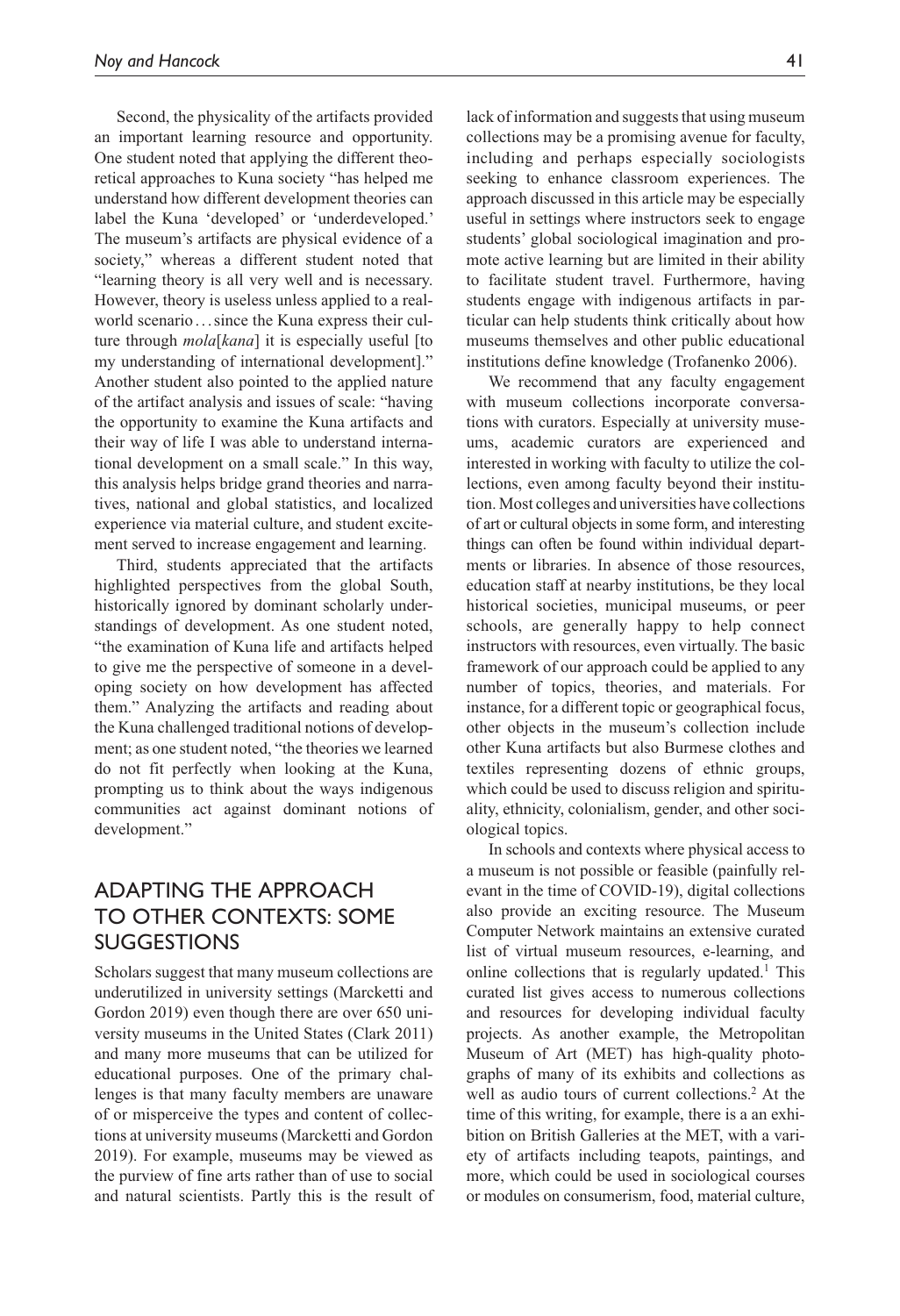family, gender, and colonialism, to name just a few examples. In this way, there are nearly limitless opportunities to engage with museum collections, although these might require various levels of research and preparation by the instructor—as noted, the instructor read several books and many more articles to prepare to teach this course and select artifacts for engagement.

Although the project described here draws on a specific collection, the approach can be adapted for use with other collections and types of artifacts. Based on our experience, we recommend incorporating specific readings about the objects and cultural (national, indigenous, religious, etc.) context from which they are drawn to deepen student understanding, provide appropriate background, and facilitate connections between the course's substantive topic and the analysis of the objects. Second, we recommend repeated (three or more) visits and interaction with the objects, again, so that students can engage fully and in depth rather than treating it as a "one time" casual visit. This is likely particularly feasible at institutions with an associated museum or engagement with digital content but may also be possible at other museums within walking distance or smaller exhibits, although this will likely require additional coordination. Third, we recommend a scaffolding approach, where each visit builds on the last and requires students to more carefully and fully integrate formal analysis of the artifacts with substantive and theoretical information from the course. For more introductorylevel courses, the worksheets, developed over subsequent visits without the final project, can still provide important engagement and information. It is also important to explicitly engage how museums have come to own these objects and give context that highlights the provenance of objects and any ethical and other issues in their procurement. That is, museums do not simply come to "have" objects: they come from places and people, and there are decisions and processes, often violent and colonial, that lead to collections being present and available.

## **CONCLUSION**

Scholars of teaching and learning are increasingly recognizing the physicality of teaching. This includes not only how teaching is itself a physical effort and act but also how space and material surroundings shape teaching and learning and the utility of active learning. At the same time, universities and instructors alike are interested in globalizing and internationalizing their curriculums. This might be especially important to sociologists because cultivating students' sociological imagination, the relationship between biography and history, often draws from comparative approaches both across time and space. Teaching international development locally is particularly challenging. Seeking to educate students about classic development theories (in English) often means engaging Western perspectives from the global North (and often white, male perspectives). However, many sociologists are eager to challenge students to consider other perspectives and realities. This can be accomplished by drawing on diverse scholars and sources in readings, lecture, and discussion.

We propose an additional way in which instructors can help students think critically about international development: drawing from museum collections over the course of a semester. It is important to contextualize the collections and artifacts themselves because this provides another important teachable moment about context, history, and power. Our project highlights the promise of interdisciplinarity in drawing from visual literacy and academic museum literatures, multiplicities of theories and geographies, and creativity in having students, for example, sketch in pairs back to back to facilitate close looking and object analysis and thoughtfulness in engagement with objects. Our analysis shows that students were able to draw important and critical insights from this approach. Furthermore, we found that student learning and engagement improved over the course of the class, with students being able to increasingly weave complex arguments and clearly tie abstract theoretical information to physical evidence by the end of the course. Our approach provides a comparatively low-cost approach to grounding international development in physical experience and material culture, allowing students to apply information and engage different perspectives, enhancing their learning and understanding.

## **ACKNOWLEDGMENTS**

We thank Sarah Baker and Sarah Hatteberg for helpful conversations and feedback about this project as well as the anonymous reviewers and editor for their comments and suggestions.

## **EDITOR'S NOTE**

Reviewers for this manuscript were, in alphabetical order, Emily Cabaniss, Rachel Core, Diana Graizbord, Cynthia Pelak, and Stephen Scanlan.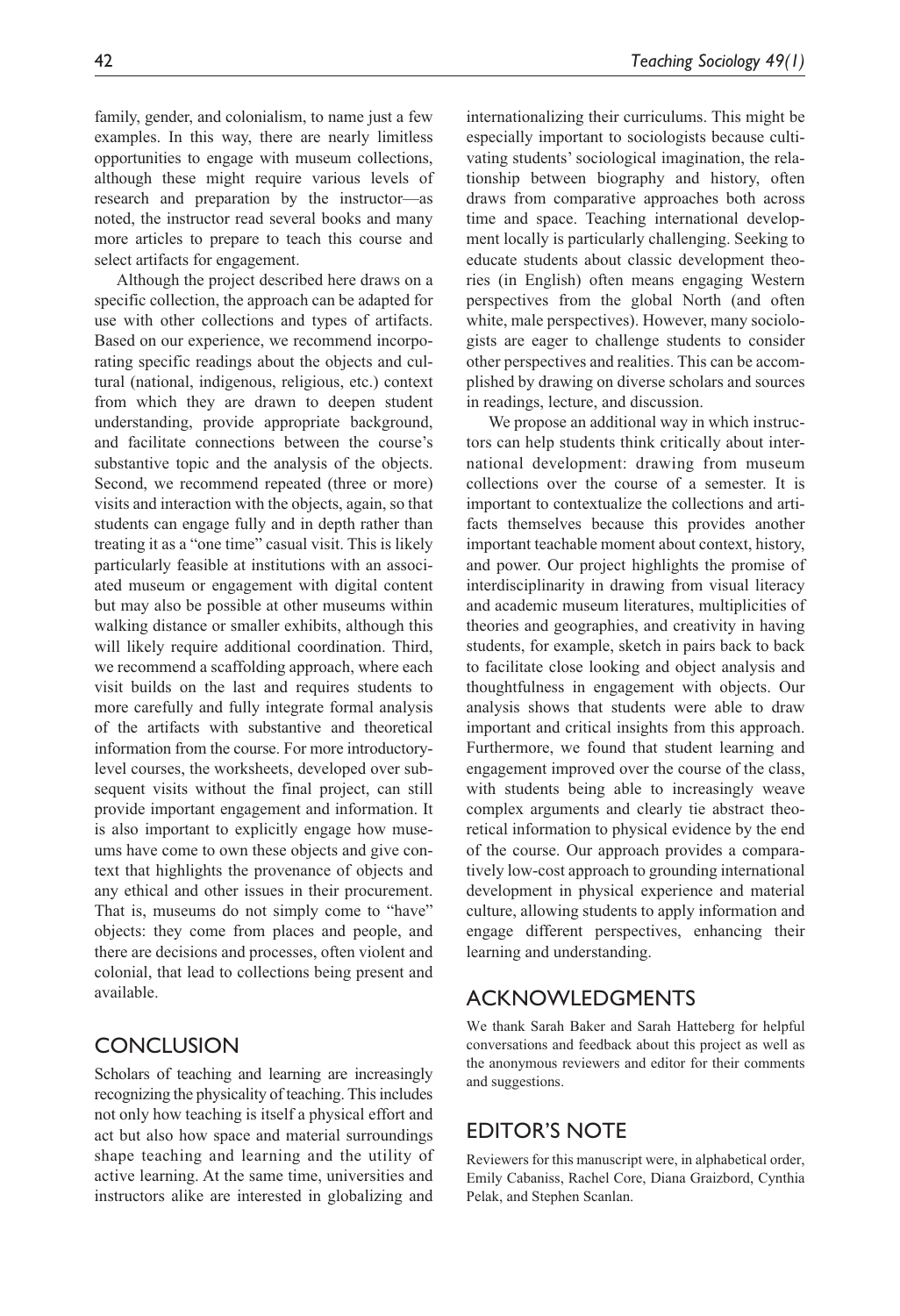### **FUNDING**

The author(s) disclosed receipt of the following financial support for the research, authorship, and/or publication of this article: We are grateful to the Denison University Center for Teaching and Learning for supporting this research with a Pedagogical Practice Project award.

## ORCID iD

Shiri Noy <https://orcid.org/0000-0002-0755-1652>

## **NOTES**

- 1. [https://v21artspace.com/news/2020/3/17/the-ulti](https://v21artspace.com/news/2020/3/17/the-ultimate-guide-to-virtual-museum-resources-e-learning-and-online-collections)[mate-guide-to-virtual-museum-resources-e-learn](https://v21artspace.com/news/2020/3/17/the-ultimate-guide-to-virtual-museum-resources-e-learning-and-online-collections)[ing-and-online-collections](https://v21artspace.com/news/2020/3/17/the-ultimate-guide-to-virtual-museum-resources-e-learning-and-online-collections)
- 2. [https://libmma.contentdm.oclc.org/digital/collec](https://libmma.contentdm.oclc.org/digital/collection/p16028coll14/search)[tion/p16028coll14/search](https://libmma.contentdm.oclc.org/digital/collection/p16028coll14/search) and [https://www.metmu](https://www.metmuseum.org/visit/audio-guide/current-exhibitions)[seum.org/visit/audio-guide/current-exhibitions](https://www.metmuseum.org/visit/audio-guide/current-exhibitions)

## **REFERENCES**

- Anderson, Norma J. 2017. "Thinking Globally, Interviewing Locally: Using an Intensive Interview Project to Teach Globalization and Social Change." *Teaching Sociology* 45(4):388–98.
- Baldassar, Loretta, and Lara McKenzie. 2016. "Beyond 'Just Being There': Teaching Internationalization at Home in Two Qualitative Methods Units." *Teaching Sociology* 44(2):84–95.
- Carini, Peter. 2009. "Archivists as Educators: Integrating Primary Sources into the Curriculum." *Journal of Archival Organization* 7(1–2):41–50.
- Clark, Laine. 2011. "National Directory." University Art Museums & Galleries in Virginia. [https://sites.](https://sites.google.com/site/universityartmuseumsinvirginia/national-directory-by-state) [google.com/site/universityartmuseumsinvirginia/](https://sites.google.com/site/universityartmuseumsinvirginia/national-directory-by-state) [national-directory-by-state](https://sites.google.com/site/universityartmuseumsinvirginia/national-directory-by-state).
- Core, Rachel S. 2017. "Assessing Global Learning in Short-Term Study Abroad: Population, Environment, and Society in Shanghai." *Teaching Sociology* 45(4):399–408.
- Custer, Lindsay, and Anne Tuominen. 2017. "Bringing 'Internationalization at Home' Opportunities to Community Colleges: Design and Assessment of an Online Exchange Activity between US and Japanese Students." *Teaching Sociology* 45(4):347–57.
- Dallinger, Carolyn. 2017. "Achieving a Global Mind-Set at Home: Student Engagement with Immigrant Children." *Teaching Sociology* 45(4):358–67.
- Fenelon, James V. 2015. "Indigenous Alternatives to the Global Crises of the Modern World-System." Pp. 143–67 in *Overcoming Global Inequalities*, edited by I. Wallerstein, C. Chase-Dunn, and C. Suter. London: Paradigm Publishers.
- Fortis, Paolo. 2013. *Kuna Art and Shamanism: An Ethnographic Approach*. Austin: University of Texas Press.
- Hammer, Ricarda. 2018. "Bringing the Global Home: Students Research Local Areas through Postcolonial Perspectives." *Teaching Sociology* 46(2):135–47.
- Hannan, Leonie, Rosalind Duhs, and Helen Chatterjee. 2016. "Object-Based Learning: A Powerful Pedagogy for Higher Education." Pp. 159–68 in *Museums and Higher Education Working Together*, edited by J. Boys. London: Routledge.
- Holtzman, Mellisa. 2005. "Teaching Sociological Theory through Active Learning: The Irrigation Exercise." *Teaching Sociology* 33(2):206–12.
- Kador, Thomas, Helen Chatterjee, and Leonie Hannan. 2017. "The Materials of Life: Making Meaning through Object-Based Learning in Twenty-First Century Higher Education." Pp. 60–74 in *Developing the Higher Education Curriculum: Research-Based Education in Practice*, edited by B. Carnell and D. Fung. London: UCL Press.
- Kreps, Christina. 2015. "University Museums as Laboratories for Experiential Learning and Engaged Practice." *Museum Anthropology* 38(2):96–111.
- Mahoney, James. 2010. *Colonialism and Postcolonial Development: Spanish America in Comparative Perspective*. Cambridge, UK: Cambridge University Press.
- Marcketti, Sara, and Jennifer F. Gordon. 2019. "'I Should Probably Know More:' Reasons for and Roadblocks to the Use of Historic University Collections in Teaching." *Journal of Conservation and Museum Studies* 17(1):2.
- Margiotti, Margherita. 2013. "Clothing Sociality: Materiality and the Everyday among the Kuna of Panama." *Journal of Material Culture* 18(4):389– 407.
- Marks, Diana. 2014. "The Kuna Mola: Dress, Politics and Cultural Survival." *Dress* 40(1):17–30.
- Marks, Diana. 2015. "From Part to Whole: Developing an Appreciation of Kuna Molas as Collectibles." *Textile* 13(2):152–75.
- Marks, Diana. 2016. "Parallelism and Meaning: Understanding Molas as Twinned Pairs." *Journal of Material Culture* 21(3):317–42.
- Milkova, Liliana, Colette Crossman, Stephanie Wiles, and Taylor Allen. 2013. "Engagement and Skill Development in Biology Students through Analysis of Art." *CBE—Life Sciences Education* 12(4):687– 700.
- Milkova, Liliana, and Steven S. Volk. 2014. "Transfer: Learning in and through the Academic Museum." Pp. 29–63 in *A Handbook for Academic Museums: Advancing Engagement*, edited by S. S. Jandl and M. S. Gold. Edinburgh, UK: MuseumsEtc.
- Mills, C. Wright. [1959] 2000. *The Sociological Imagination*. New York: Oxford University Press.
- Noy, Shiri. 2014. "Secrets and the Sociological Imagination: Using PostSecret.Com to Illustrate Sociological Concepts." *Teaching Sociology* 42(3):187–95.